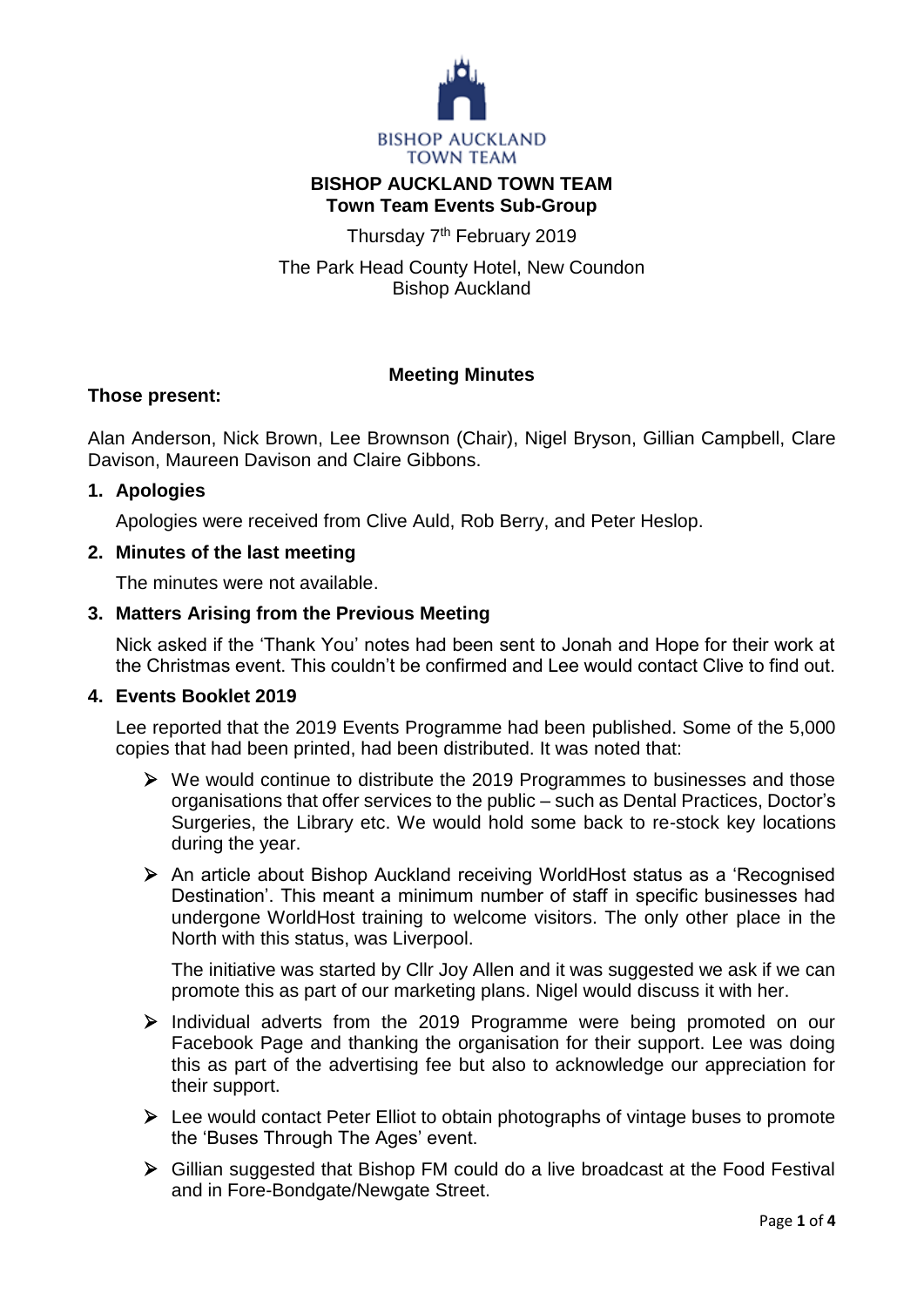$\triangleright$  The publication had been well received and we had received positive feedback.

## **5. Communication**

The Group discussed communications and promotion of our work and the following were the key points:

 **Television Screens:** Clive and Nick had met with Cello, who had agreed to provide the two TVs used in the Newgate Centre for the Events Sub-Group use. The generous gesture of Cello was appreciated and they should be thanked formally.

It was suggested that David Wilson be contacted to discuss where the two screens could be located. While one may be located in the Newgate Centre it was further suggested we identify another location in the Town – one example cited was the Railway Station.

A further discussion then took place about businesses that have televisions on their premises. We could ask if they would mind showing the Events videos (which will be on a memory stick) on one of their televisions. While Switch-On was the main example discussed, Amber Taverns and other pubs were also identified. Nigel, Lee and Clive would look into this possibility.

 **Data Collection:** Lee presented the draft proforma between the Town Ambassadors and Events Group to collect business information. It was agreed that it should be amended to include Bishop FM. Lee would make the amendments. We would agree the final draft at our next meeting.

Once we have an agreed proforma, members of the Town Ambassadors and Events Sub-Group would visit individual businesses to sign up. We estimate that there could be around 320 operational businesses on which data could be collected and there are about 50 premises that are empty.

Whilst Nick will establish the database, we need to have a system whereby the person collecting the information can log it onto the database directly. Once Nick has the database up and running, those collecting the information will be authorised to load up the data directly.

There are two main purposes for collecting this information:

- $\triangleright$  To have an e-mail database so that the Events Team can inform businesses directly about events, marketing opportunities etc.; and
- $\triangleright$  To create a business directory on the Town Ambassador website which will be created in the next two months.

The data protection requirements were discussed and it was thought our approach met legal requirements. It was stressed we need to have a clear procedure if someone wanted to come off the database, having given their permission to be on it.

 **Social Media:** The Group discussed some recent posts to one of the advertising items Lee had put onto our Facebook page. This alleged the Group were operating politically and kept Colin Raine from being involved in the 1940s day. This was refuted but some offensive language was used messages posted on our page. As we are only promoting events, businesses etc it is not necessary for us to have comments. The initial response from Nigel was to make a statement and ban the offenders from the page.

After a long discussion, Claire proposed that a statement is put on the Facebook page saying we are promoting family-oriented events and offensive language will not be tolerated. The setting should be changed so that 'Like' and 'Share' are the only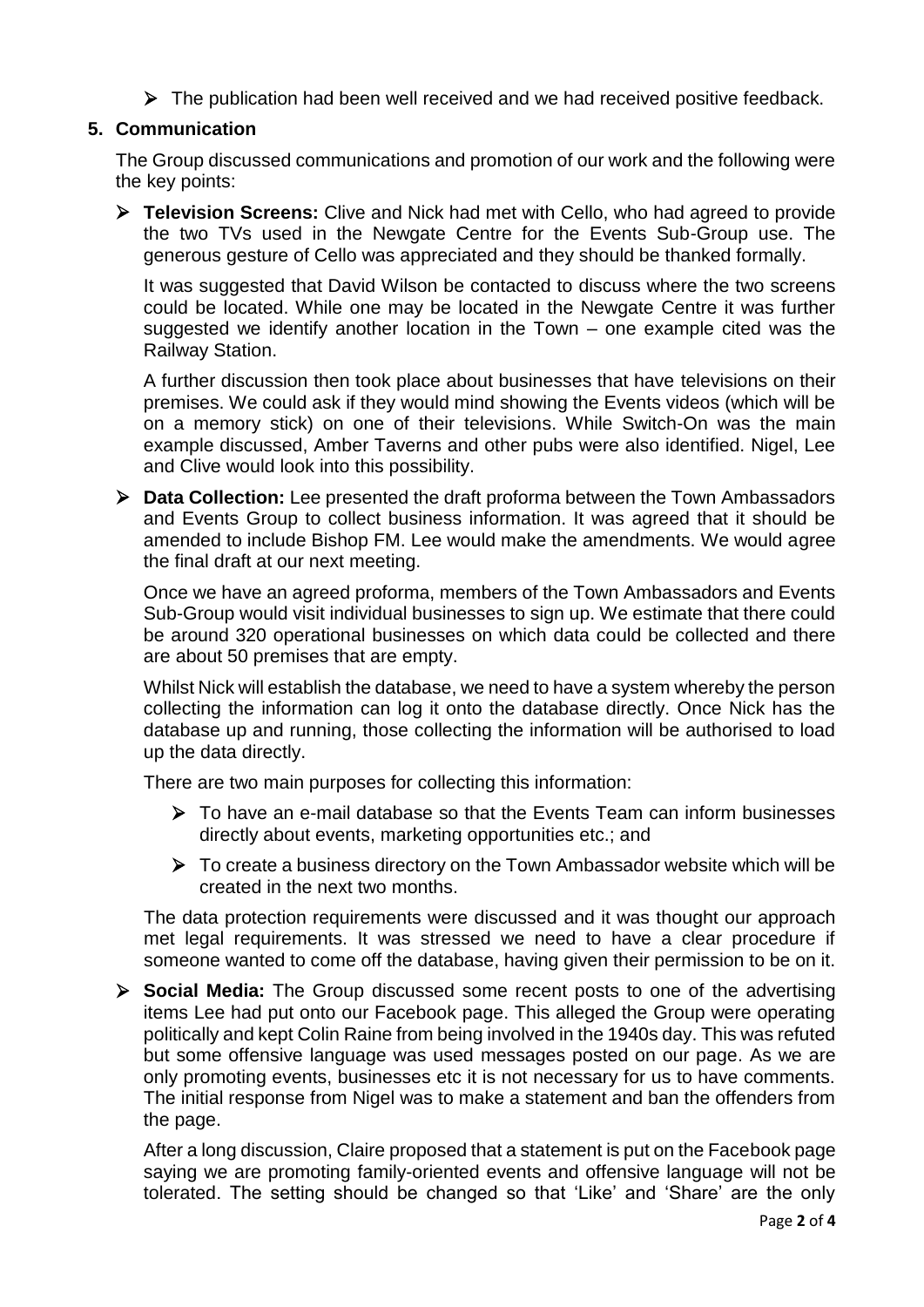options and we remove the ability of people to comment. Nick seconded this and the Group agreed. Lee would amend the Facebook page accordingly.

## **6. Banners 2019**

Alan reported that the banners have been cleaned and were dried out. Tomorrow they would be rolled up and be ready to hang up on the lampposts. In a fortnight, Clive and Alan will go around the businesses currently sponsoring banners. They will be offered 'first refusal' for the 2019 display period. We do have some people on a reserve list should one or more of the current businesses not want to renew their sponsorship. In such cases, we will need to print a new banner.

If all goes to plan, we should be in a position to erect the banners by the end of March.

## **7. Easter Eggstravaganza 2019:** Saturday 20th April 2019

We discussed the outline plans for the Easter Eggstravaganza and the following was agreed:

- $\triangleright$  Clive can contact the Golf Club to see if their indoor driving range was available for the day.
- $\triangleright$  We would run the nest egg competition again, so would need 12 businesses to participate. Clive and Alan would look to secure these.
- $\triangleright$  A decorated egg competition can be run where children can bring their seasonally embellished egg and they can be judged. In both competitions, a Giant Chocolate Egg should be the main prize.
- We would run a Tombola.
- $\triangleright$  It was thought that Forces Support may be looking to run a Fashion Show on this day. This would be checked by Nigel.
- $\triangleright$  The face painter would be booked for the event.

It was thought that we did not need other entertainment but the Group might want to reconsider this at the next meeting.

## **8. Any other business**

**Vintage Car Show:** The show will be on Sunday 14<sup>th</sup> July 2019 and last year we had two bands, as part of the Durham Brass show. Unfortunately the bands are not available this year on the date we are holding the event. It was agreed:

- $\triangleright$  Peter Elliot be approached by Clive and see if he has an appropriate bus to display on the day; and
- $\triangleright$  That two bands are approached to see if they could play on the day.

Nigel would follow this up.

**Cancer Prevention Promotion Day:** On Saturday 23<sup>rd</sup> March 2019 there will be a public health day in the Newgate Centre. The aim is to raise the profile of prevention covering a range of cancers. There will be a march around the Town Centre focusing on prostrate cancer. The organisers had requested that the Town Team Events Sub-Group help promote the event.

In addition, the organisers would like café's etc to promote specific cancer awareness materials, as part of the event. For example, Sweet Boutique will be promoting awareness around ovarian cancer.